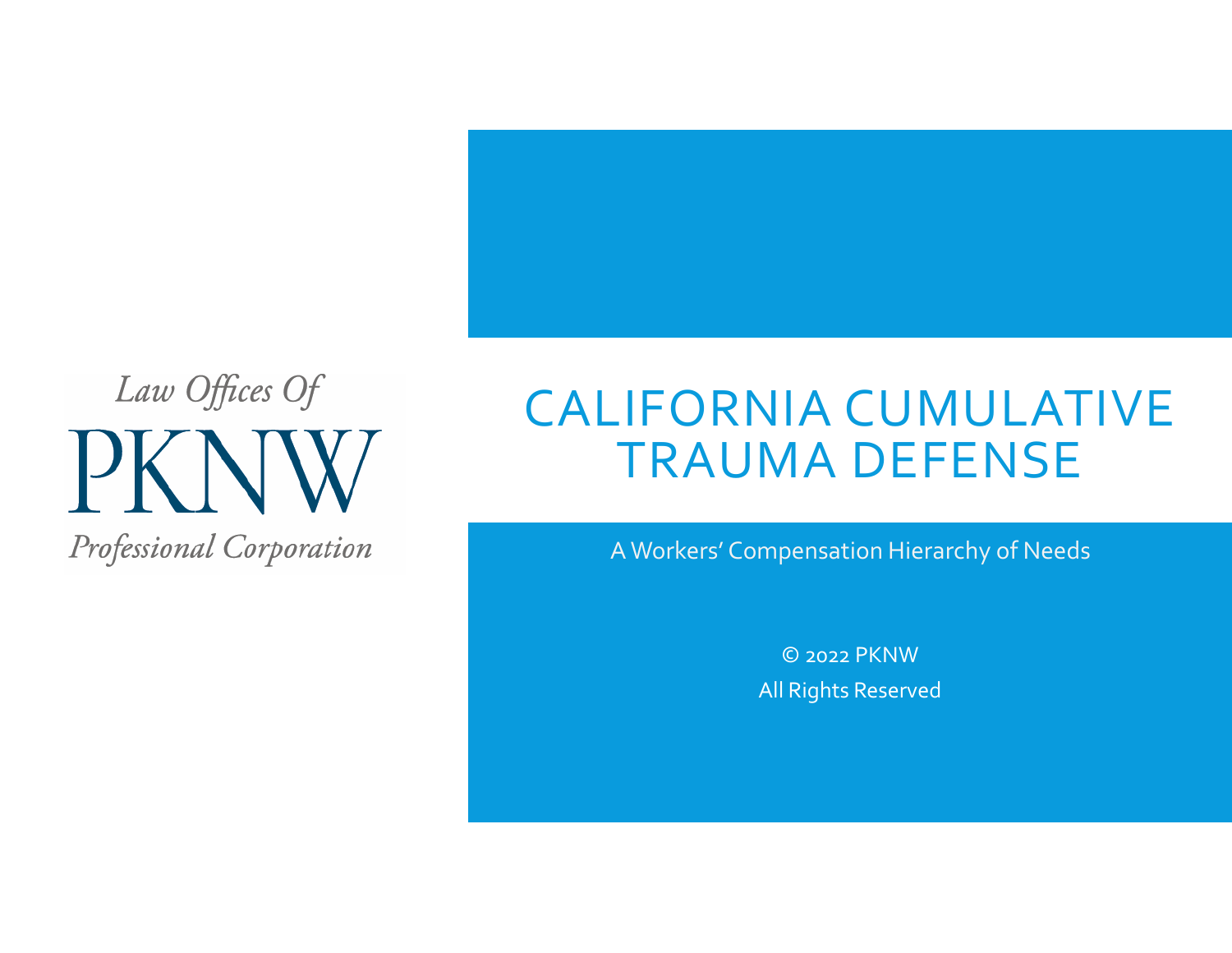#### PRESENTED BY:

#### **Brian Duncan, Esq.**

Partner/Shareholder bduncan@pknwlaw.com

#### **DarrenVan Doren, Esq.**

Partner/Shareholder dvandoren@pknwlaw.com

#### **Megan Lucchesi, Esq.**

Partner/Shareholder megan@pknwlaw.com

© Copyright <sup>2022</sup> PKNW All Rights Reserved

# Law Offices Of  $\mathsf{P}\mathsf{K}$ Professional Corporation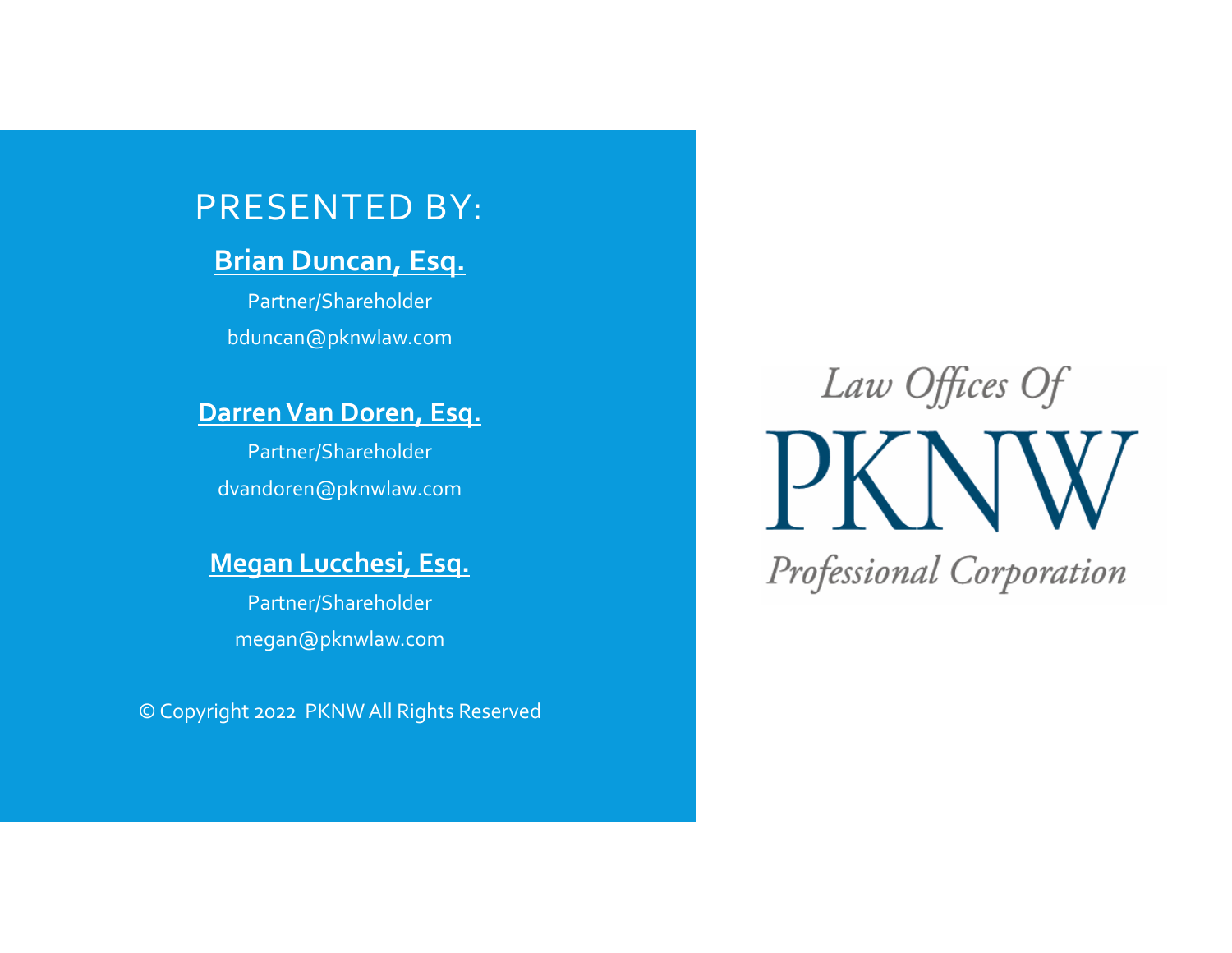### DISCLAIMER

Disclaimer: the information provided in this presentation does not, and is not intended to, constitute legal advice; instead, all information, content, and materials available in this presentation are for general informational purposes only. Information in this presentation may not constitute the most up-to-date legal or other information. This presentation may contain or reference links to other third‐party websites. Such links are only for the convenience of the attendee; neither presenters nor PKNW recommend or endorse the contents of the third-party sites. Readers and attendees of this presentation should contact their attorney to obtain advice with respec<sup>t</sup> to any particular legal matter. No reader or attendee should act or refrain from acting on the basis of information contained or conveyed in this presentation without first seeking legal advice from counsel in the relevant jurisdiction. Only your individual attorney can provide assurances that the information contained herein – and your interpretation of it – is applicable or appropriate to your particular situation. Use of, and access to, this presentation and/or any of the links or resources contained within do not create an attorney‐client relationship between the reader or attendee, and its authors, contributors, contributing law firms, or committee members and their respective employers. The views expressed at, or through, this presentation are those of the individual authors writing in their individual capacities only – not those of their respective employers, colleagues or firm(s) as <sup>a</sup> whole. All liability with respec<sup>t</sup> to actions taken or not taken based on the contents of this presentation hereby expressly disclaimed. The content contained herein and presented is provided "as is;" no representations are made that the content is error‐free.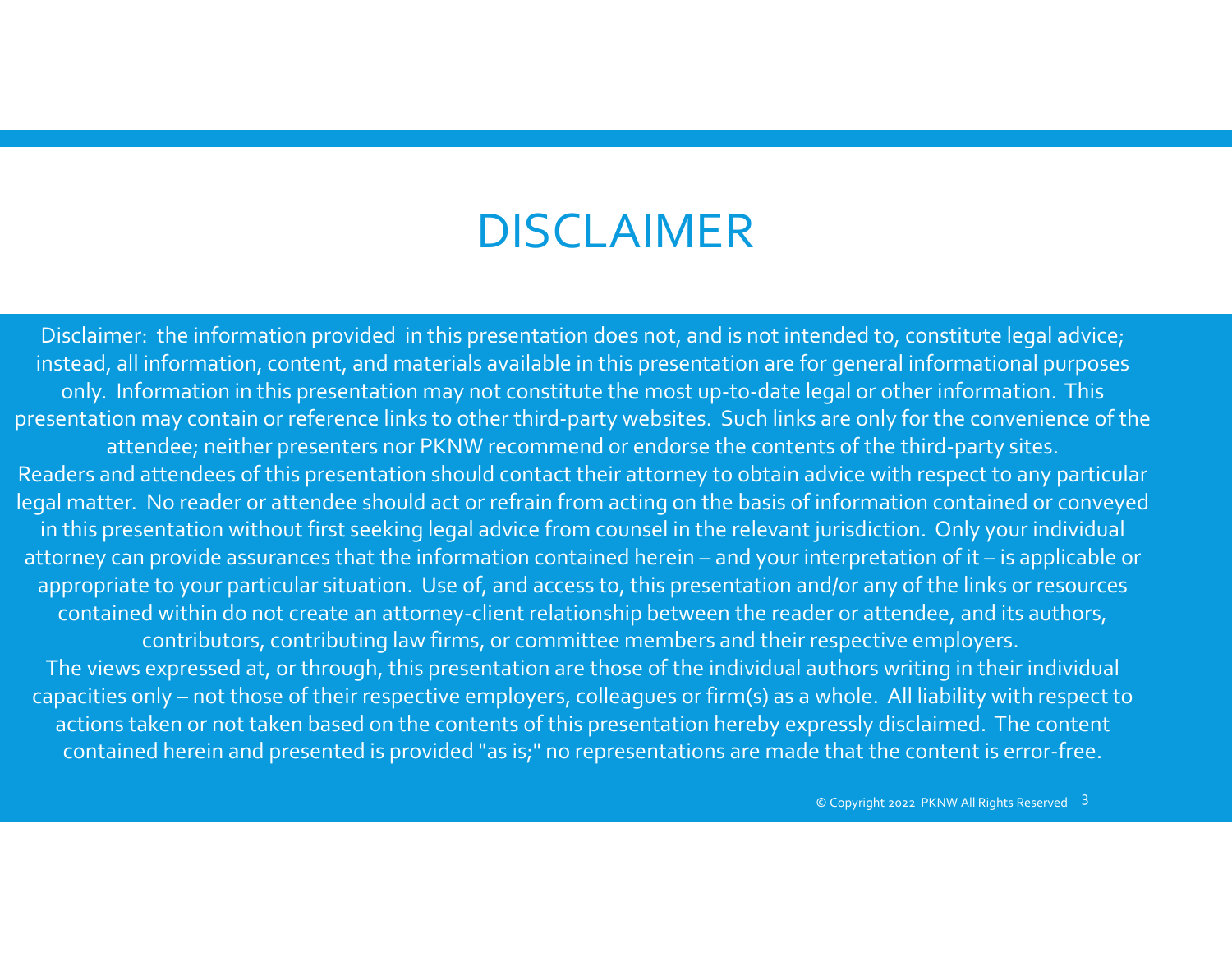

#### THE WORKERS' COMPENSATION "CUMULATIVE TRAUMA" DEFENSE HIERARCHY OF NEEDS.

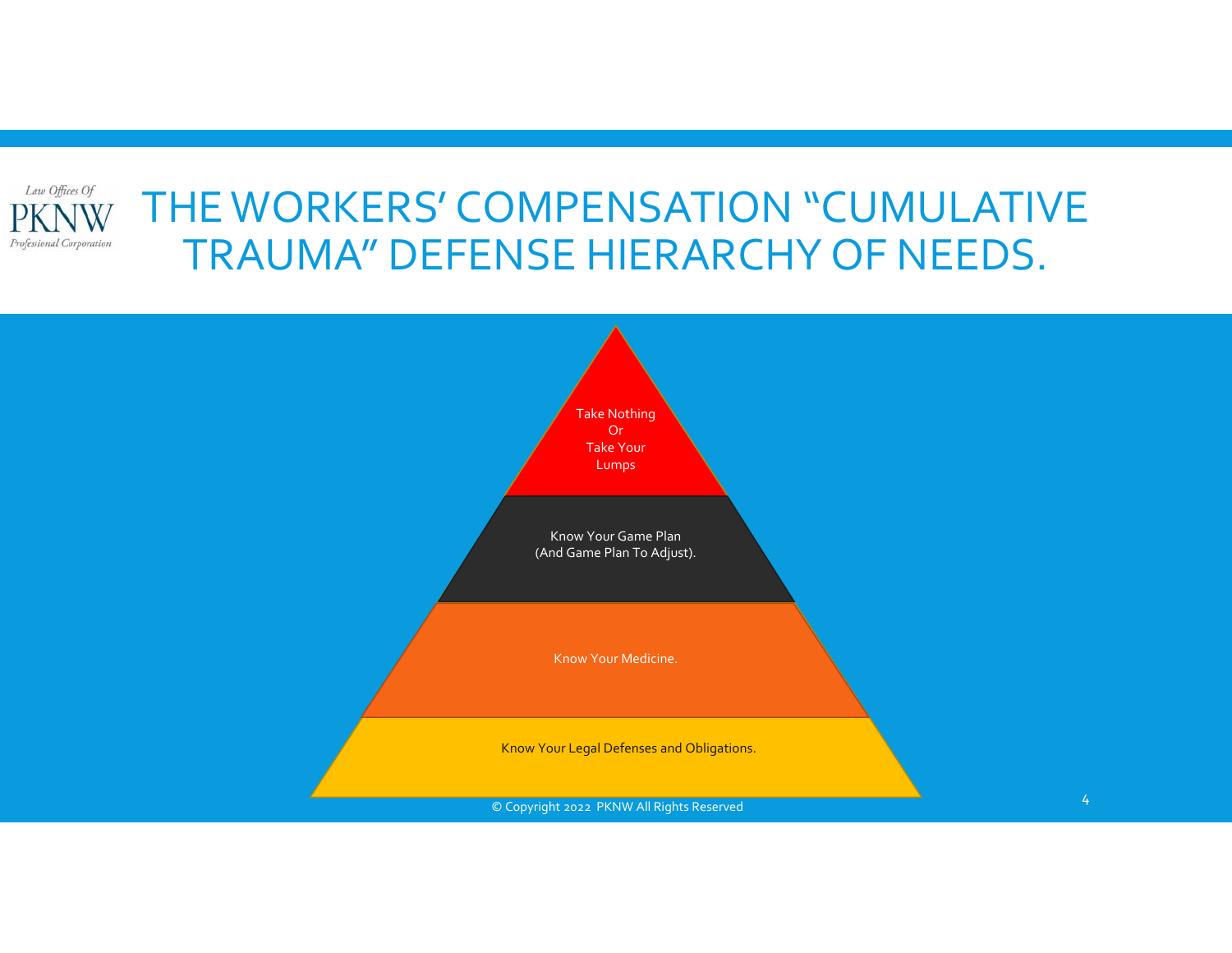### KNOWYOUR LEGAL DEFENSES AND OBLIGATIONS





| <b>Cumulative Trauma</b>                                                                                                                                                                                                                                                                                                                                                                                                                                                                           | Labor Code § 5402                                                                                                                                                                 | <b>California Code of Regulations</b><br>\$10109                                                                                                                   |
|----------------------------------------------------------------------------------------------------------------------------------------------------------------------------------------------------------------------------------------------------------------------------------------------------------------------------------------------------------------------------------------------------------------------------------------------------------------------------------------------------|-----------------------------------------------------------------------------------------------------------------------------------------------------------------------------------|--------------------------------------------------------------------------------------------------------------------------------------------------------------------|
| Labor Code § 3201.1: "An injury may be either:<br>(a) 'specific,' occurring as the result of one incident or<br>exposure which causes disability or need for medical<br>treatment; or<br>(b) 'cumulative,' occurring as repetitive mentally or<br>physically traumatic activities extending over a period<br>of time, the combined effect of which causes any<br>disability or need for medical treatment. The date of a<br>cumulative injury shall be the date determined under<br>Section 5412." | Knowledge of injury from any source<br>notice of injury.                                                                                                                          | Duty to conduct good faith investigations.                                                                                                                         |
| Labor Code § 5412: The date of injury in cases of<br>occupational diseases or cumulative injuries is that<br>date upon which the employee first suffered disability<br>therefrom and either knew, or in the exercise of<br>reasonable diligence should have known, that such<br>disability was caused by his present or prior<br>employment.                                                                                                                                                       | Injury presumed compensable if not denied within 90<br>days of knowledge.                                                                                                         | Must be "reasonable and timelyupon receiving<br>notice or knowledge of an injury or claim"                                                                         |
| Labor Code § 5500.5: Liability is " limited to those<br>employers who employed the employeeduring a<br>period of one yearimmediately preceding either the<br>date of injury, as determined pursuant to Section<br>5412," or "the last date on which the employee was<br>employed in an occupation exposing him or her to the<br>hazards of the occupational disease or cumulative<br>injury,whichever occurs first."                                                                               | 1 working day after filing of DWC-1 claim form<br>treatment must be authorized and paid up to \$10,000<br>or until claim accepted or rejected.                                    | Reasonable attempt must be made "to obtain the<br>information needed to determine and timely provide<br>each benefitwhich may be due to the employee"              |
|                                                                                                                                                                                                                                                                                                                                                                                                                                                                                                    | See Honeywell v. Workers' Compensation Appeals<br>Board 70 Cal. Comp. Cases 97, 98.<br>[90 days runs from date of filing of claim form].                                          | May not "restrict" investigation to "objections or<br>defenses" but must "fully and fairly gather the<br>pertinent information."                                   |
|                                                                                                                                                                                                                                                                                                                                                                                                                                                                                                    | Both "investigation" deadlines run from "the date of<br>filling" of claim form.                                                                                                   | Investigation "must supply the information needed to<br>provide benefits and to document for audit thebasis<br>forclaims decisions."                               |
|                                                                                                                                                                                                                                                                                                                                                                                                                                                                                                    | However, see California Code of Regulations § 10109.<br>Investigation appears to require "reasonable and<br>timely" investigation upon receiving notice of an<br>injury or claim. | Claims administrator "must documentthe<br>investigatory actsdocumentation shall be retained<br>in claims fileadministrators shall deal fairly and in<br>good faith |
|                                                                                                                                                                                                                                                                                                                                                                                                                                                                                                    | Immediate investigations are recommended.<br>"When in doubt, check it out!"                                                                                                       | See California Code of Regulations § 10111.1.<br>Schedule of Administrative Penalties for Injuries On<br>or After January 1, 1994.                                 |

Rights Reserved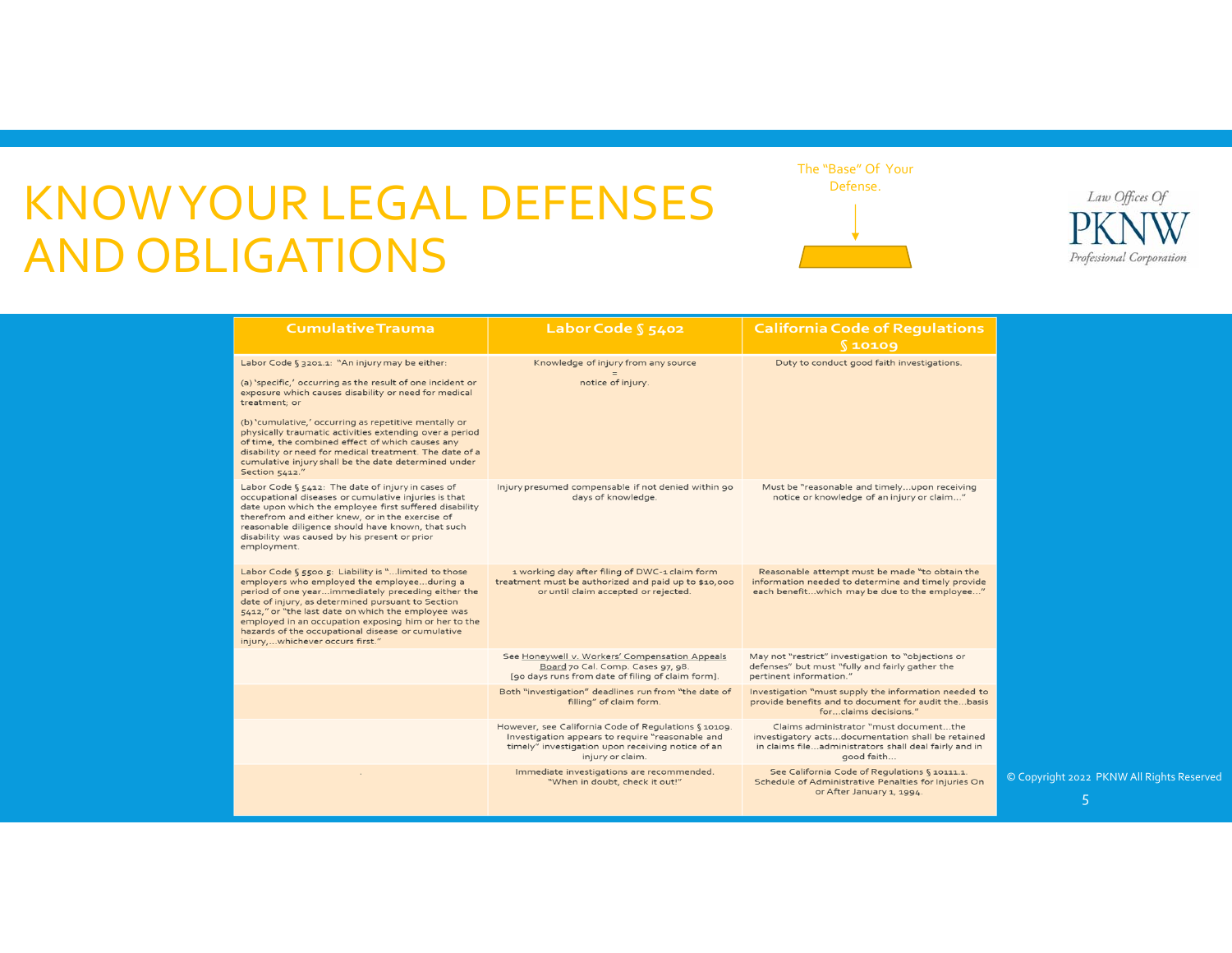# KNOWYOUR MEDICINE

characterizing <sup>a</sup> specific **disease**.





| Disease: A<br>particular<br>distinctive<br>process in the<br>body with a<br>specific cause and<br>characteristic<br>symptoms.<br><b>Disorder:</b><br>Irregularity,<br>disturbance, or<br>interruption of<br>normal functions.<br>Syndrome: A<br>number of<br>symptoms<br>occurring<br>together and | <b>Health Condition?</b> | <b>Body Function or</b><br><b>Structure?</b>                                                                          | <b>Activities and</b><br><b>Participation Therein</b><br>-Causative?       | Environmental<br>Factors.<br><b>Causative?</b>                                                                       |
|----------------------------------------------------------------------------------------------------------------------------------------------------------------------------------------------------------------------------------------------------------------------------------------------------|--------------------------|-----------------------------------------------------------------------------------------------------------------------|----------------------------------------------------------------------------|----------------------------------------------------------------------------------------------------------------------|
|                                                                                                                                                                                                                                                                                                    | Disorder(s)?             | Think "Anatomy."                                                                                                      | What "Execution of<br><b>Tasks" Are Causative?</b>                         | Physical.                                                                                                            |
|                                                                                                                                                                                                                                                                                                    | Disease(s)?              | Body Part(s).                                                                                                         | <b>What Participatory</b><br>"Life Situation(s)"<br>Involved Applicant(s)? | Social.                                                                                                              |
|                                                                                                                                                                                                                                                                                                    | Diagnostics?             | Physiological<br>Function(s).<br>Credit: ICF Framework Of Health and Disability, World Health Organization "WHO" 2011 |                                                                            | Anything In The<br>Scope of The<br><b>Individual Applicant's</b><br>Life Functioning and<br>ADLs may be<br>relevant. |

© Copyright <sup>2022</sup> PKNW All Rights Reserved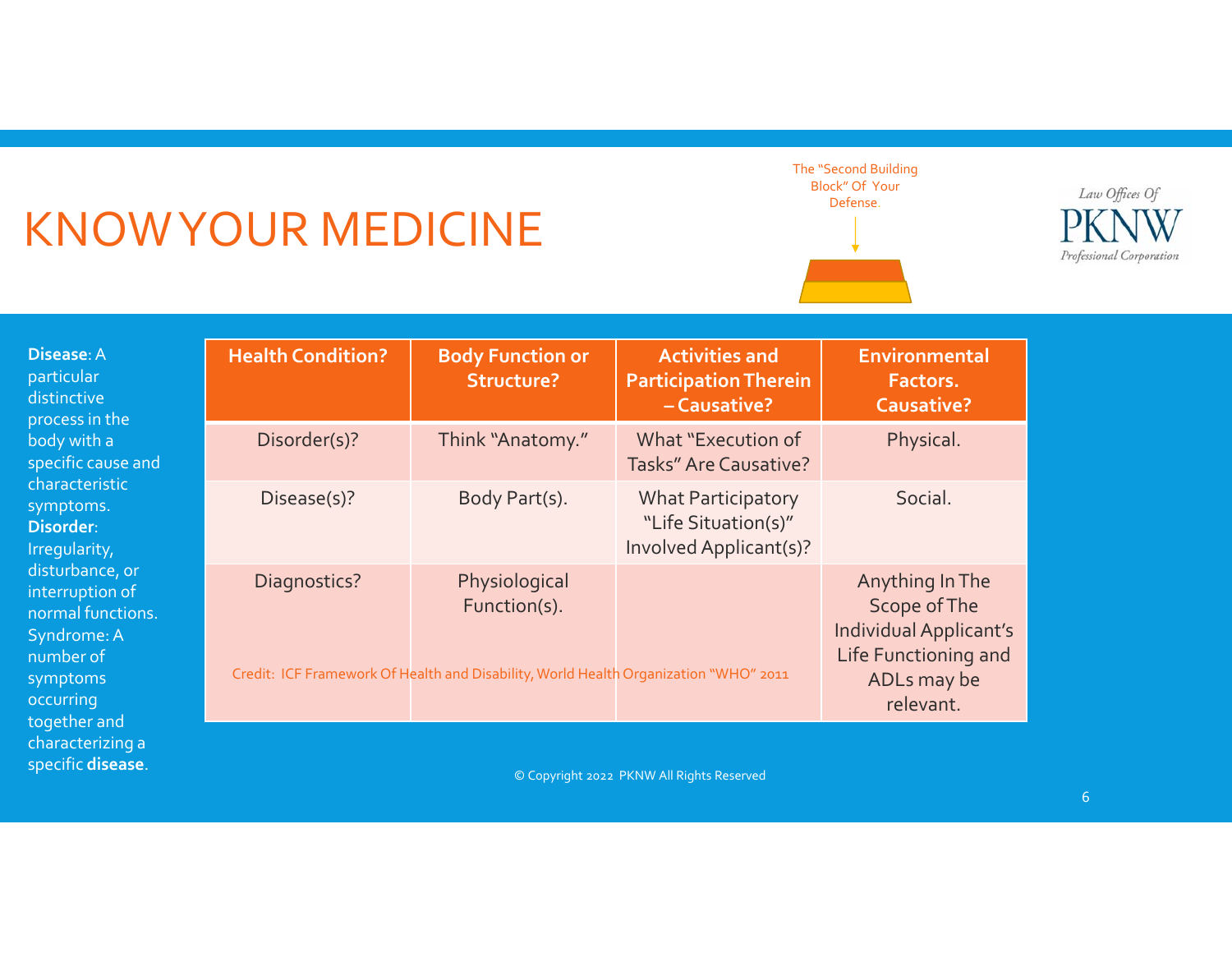

### PRACTICETIP FORTHE EXAMINER: HOWTO LEARN MEDICINE QUICKLY.

#### https://www.innerbody.com/



 $\circledcirc$  Copyright 2022 PKNW All Rights Reserved  $7$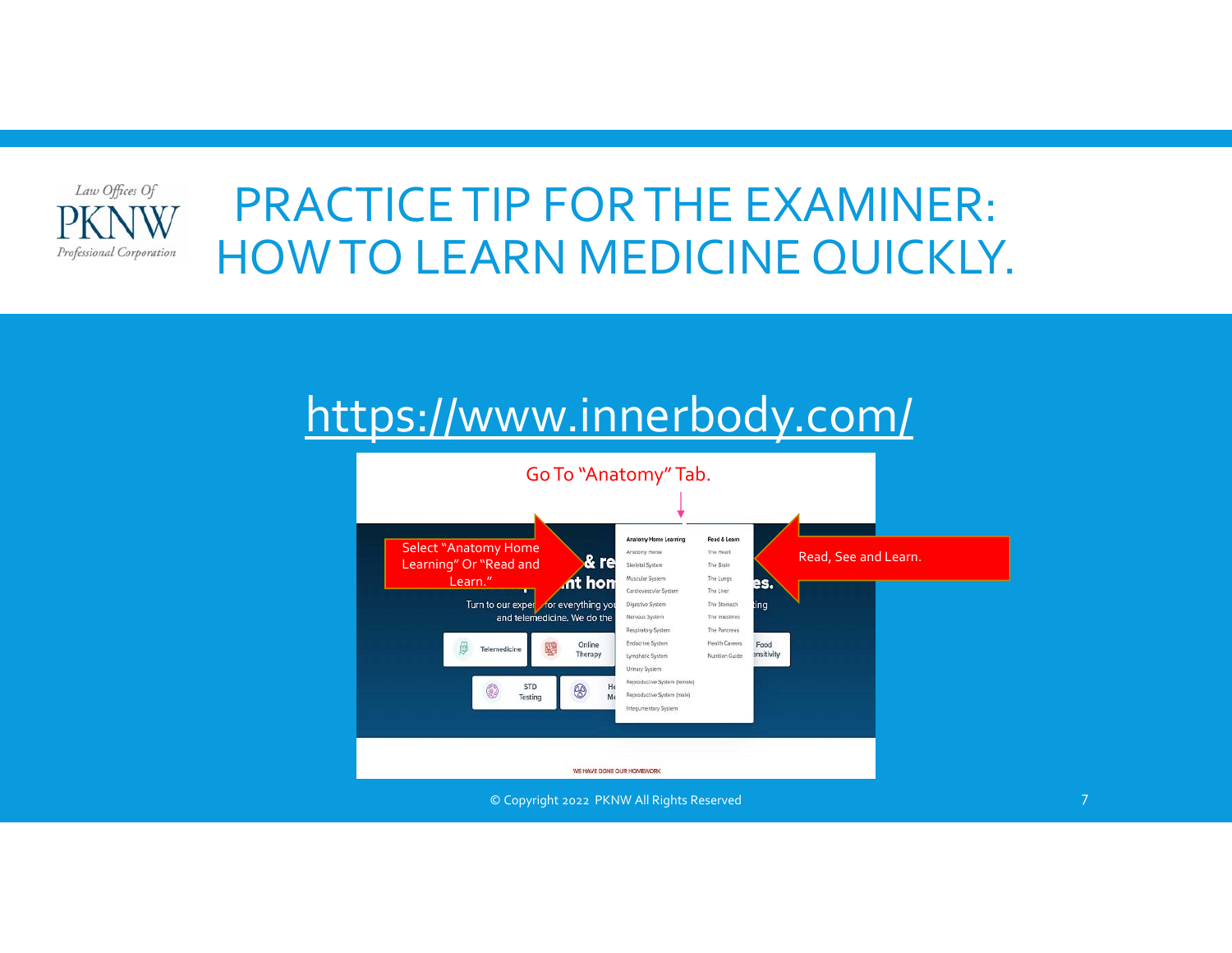# KNOWYOURGAME PLAN





Law Offices Of Professional Corporation

| <b>Documents</b>                            | <b>Depositions</b> | <b>Doctors</b>                          | <b>Typical</b><br><b>Discovery</b><br><b>Checklist</b> |  |
|---------------------------------------------|--------------------|-----------------------------------------|--------------------------------------------------------|--|
| <b>Medical Records</b><br>[Most Important?] | Employee           | <b>Claim Related</b><br><b>Treaters</b> | <b>Business records</b>                                |  |
| Job<br>Descriptions/Analyses<br>[all jobs?] | Doctor             | Personal Primary<br><b>Doctors</b>      | <b>Medical Records</b>                                 |  |
| Social Media<br><b>Litigation History</b>   | Witnesses          | Evaluators                              | <b>Witness Depositions</b>                             |  |

© Copyright <sup>2022</sup> PKNW All Rights Reserved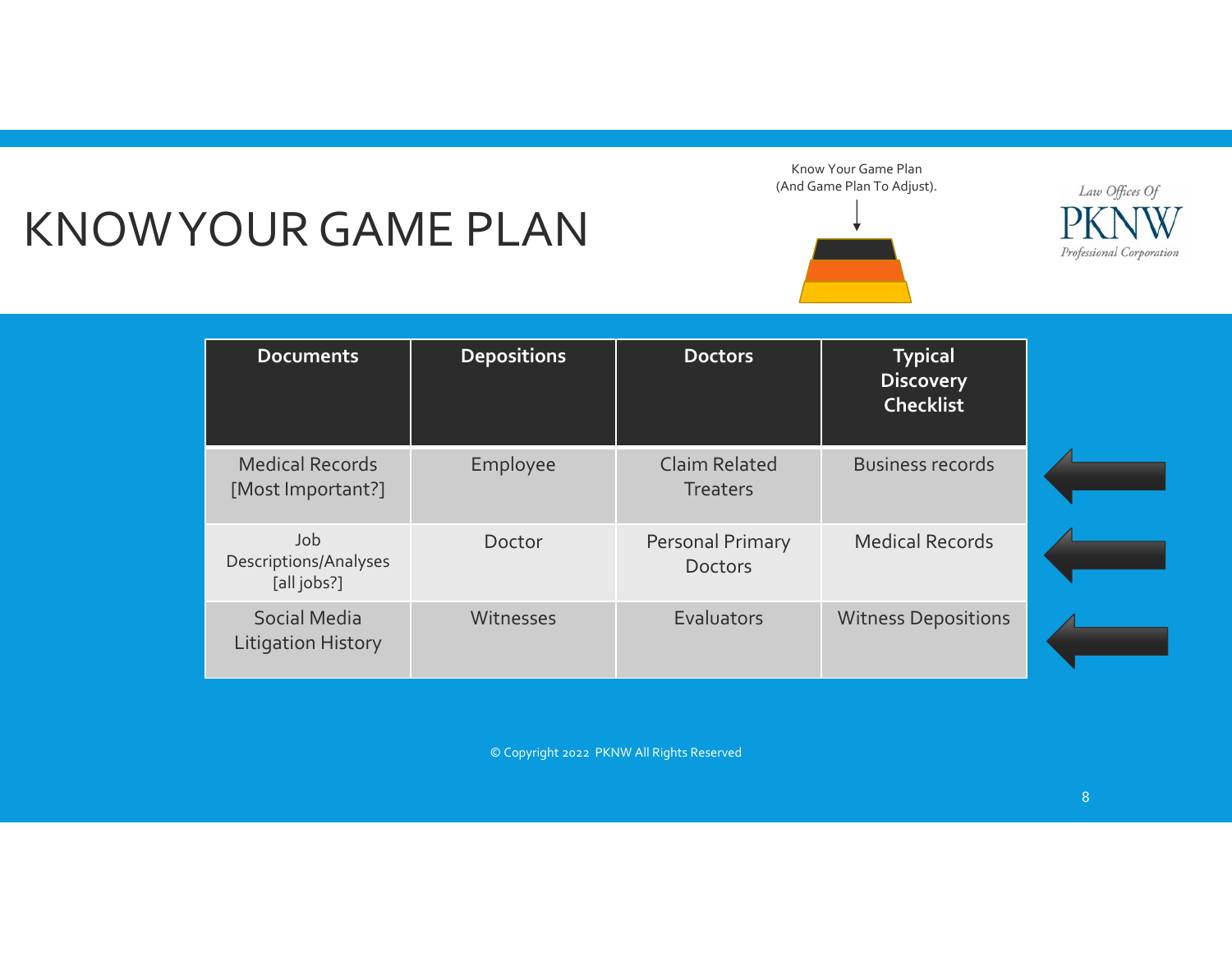# KNOWYOURGAME PLAN

The Medical‐Legal Process

Know Your Game Plan (And Game Plan To Adjust).





| Labor Code § 4060                                       | Labor Code § 4061                                                                                      | Labor Code § 4062                                                                                                                  | Labor Code SS 4062.1/4061.2                                                                                                                                                                                                                            |
|---------------------------------------------------------|--------------------------------------------------------------------------------------------------------|------------------------------------------------------------------------------------------------------------------------------------|--------------------------------------------------------------------------------------------------------------------------------------------------------------------------------------------------------------------------------------------------------|
| Must issue denial letter.                               | Must issue objection to a<br>medical determination by<br>primary treating physician.                   | Must issue objection to a<br>medical determination by<br>primary treating physician<br>within 20 days of receipt of the<br>report. | The panel request is made on-<br>line only:<br>https://www.dir.ca.gov/dwc/m<br>edicalunit/OnlineQMEForm10<br>6/OnlineQMEForm106PanelR<br>equest.html                                                                                                   |
| Language must include need for<br>medical-legal report. | Language must include<br>objectionable issue.<br>Existence of P.D. or need for future<br>medical only. | Language must include<br>objectionable issue.<br>"Any medical issues not covered<br>by Labor Code<br>\$4060/2.                     | Timing is everything.<br>Request can be made after 5:00<br>p.m. on 15 <sup>th</sup> day. It is confusing.<br>One can request a panel after the<br>15 <sup>th</sup> day ends, which is 5:00 p.m.<br>on the 15 <sup>th</sup> day in my<br>experience(s). |
| Must be included in request for<br>panel.               | Must be included in request for<br>panel.                                                              | Must be included in request for<br>panel.                                                                                          | © Copyright 2022 PKNW All Rights Reserved                                                                                                                                                                                                              |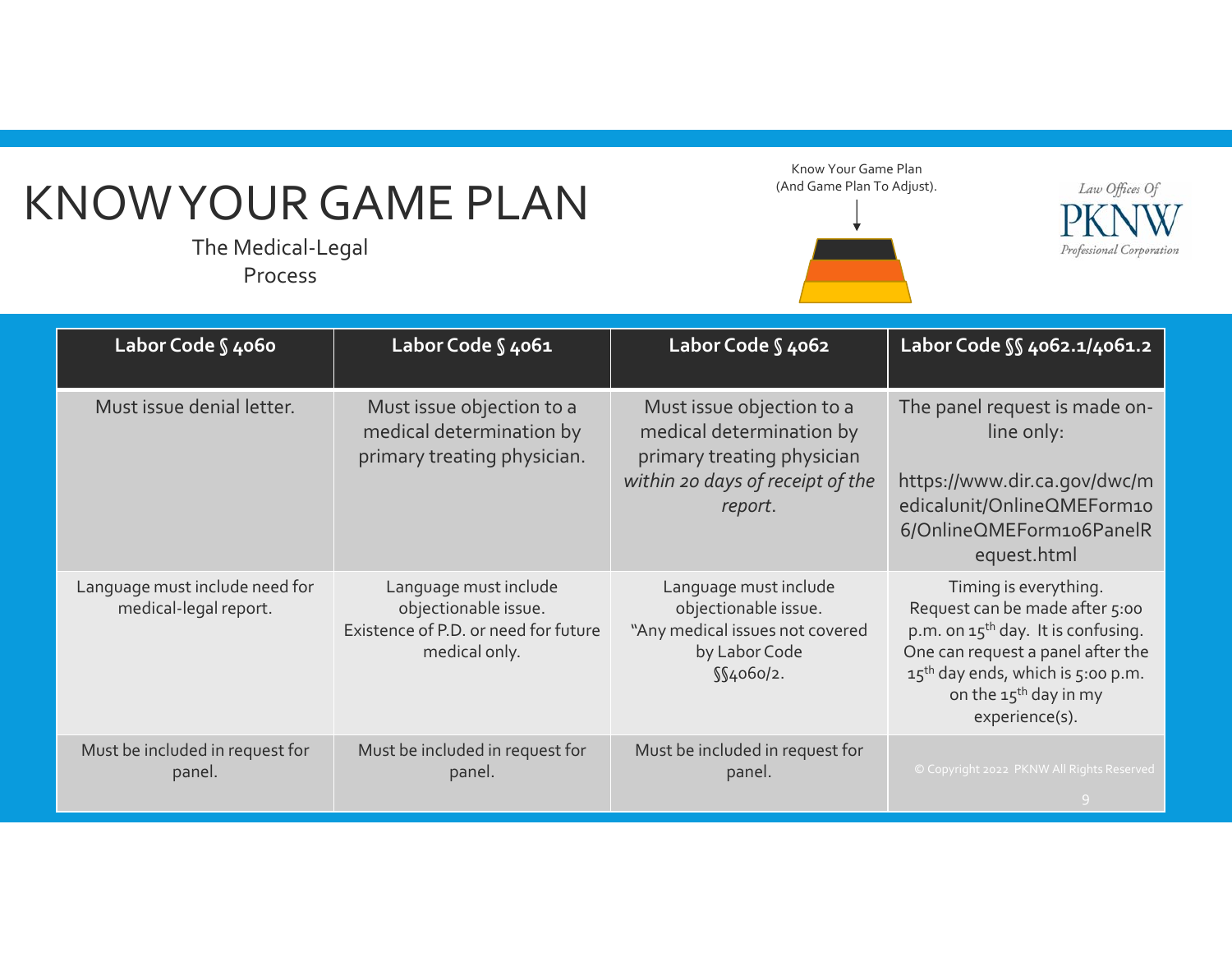### KNOWYOURGAME PLAN

Trial or Settle.







"HowTo" do both are the subject of completely different seminars on 1. settlement of California workers' compensation cases and claims and 2. trials of California workers' compensation cases and claims.

© Copyright <sup>2022</sup> PKNW All Rights Reserved